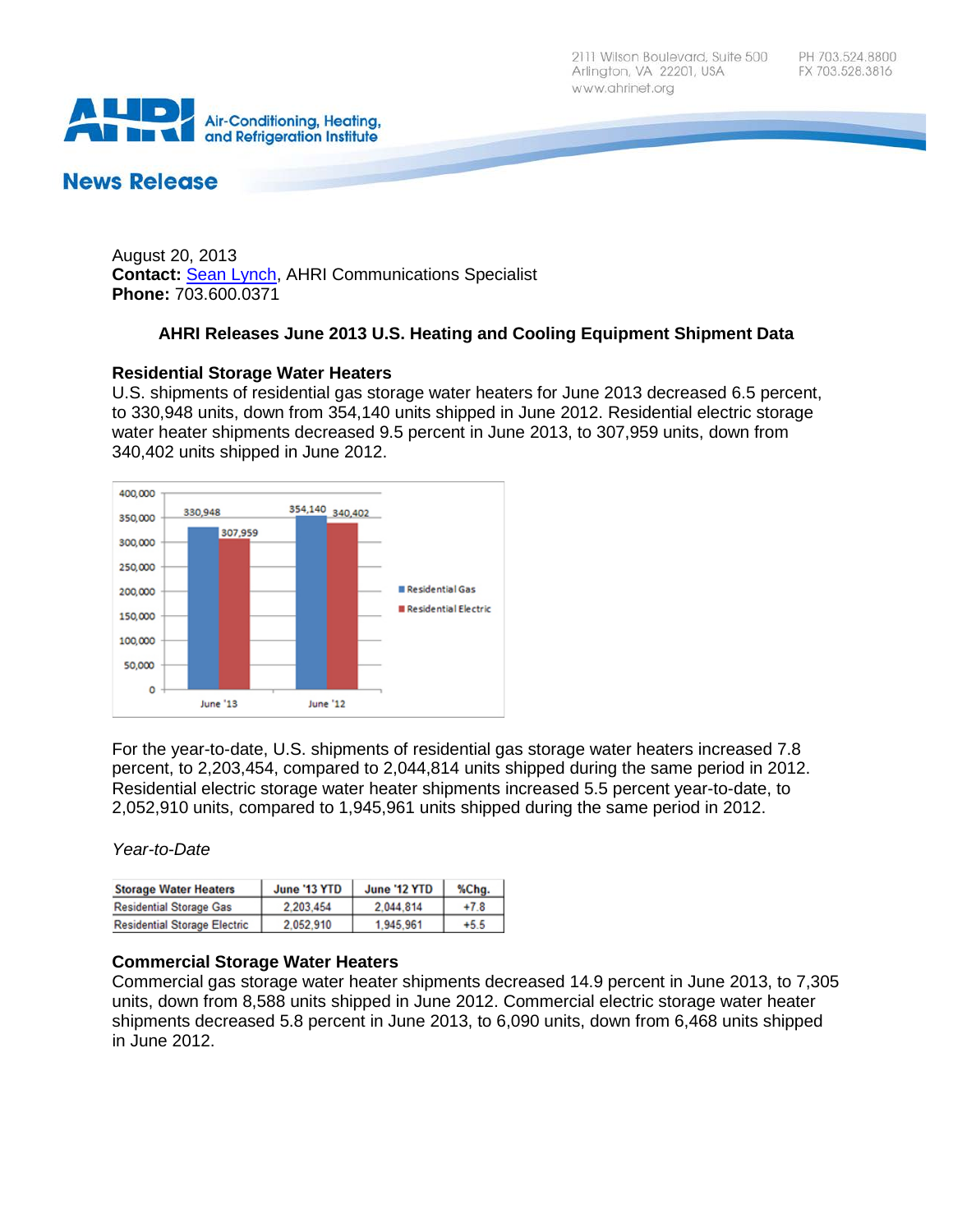

Year-to-date U.S. shipments of commercial gas storage water heaters increased 10.3 percent, to 47,083 units, compared with 42,702 units shipped during the same period in 2012. Year-todate commercial electric storage water heater shipments increased 3.3 percent to 34,022 units, up from 32,941 units shipped during the same period in 2012.

*Year-to-Date*

| <b>Storage Water Heaters</b>       |        | June '13 YTD June '12 YTD | %Chq.   |
|------------------------------------|--------|---------------------------|---------|
| <b>Commercial Storage Gas</b>      | 47.083 | 42.702                    | $+10.3$ |
| <b>Commercial Storage Electric</b> | 34.022 | 32.941                    | $+3.3$  |

#### **Warm Air Furnaces**

U.S. shipments of gas warm air furnaces for June 2013 increased 18.8 percent, to 240,777 units, up from 202,727 units shipped in June 2012. Oil warm air furnace shipments increased 3.6 percent, to 2,011 units in June 2013, up from 1,941 units shipped in June 2012.



Year-to-date U.S. shipments of gas warm air furnaces increased 23.3 percent, to 1,165,778 units, compared with 945,613 units shipped during the same period in 2012. Year-to-date U.S. shipments of oil warm air furnaces decreased 5.8 percent to 11,784, compared with 12,515 units shipped during the same period in 2012.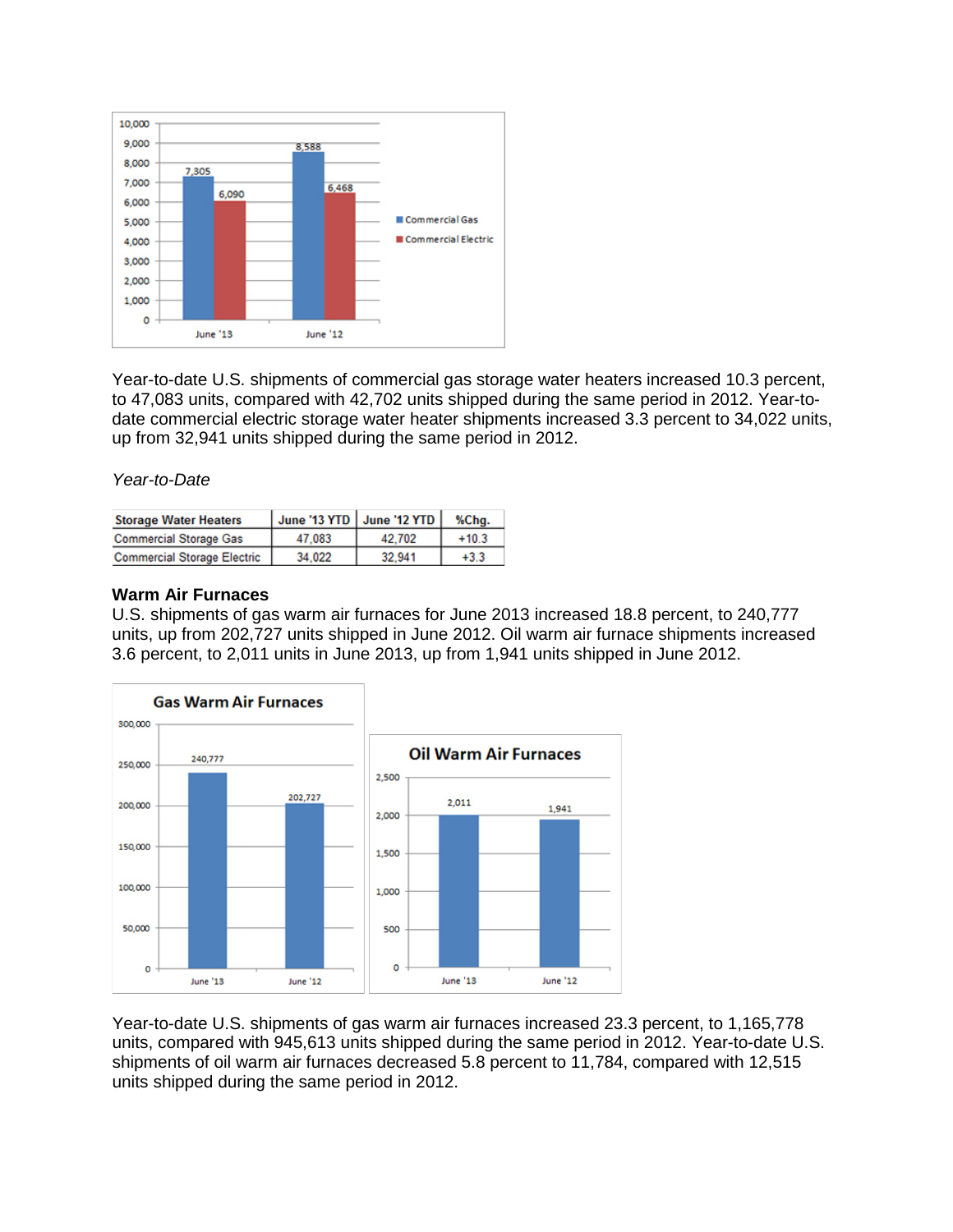*Year-to-Date*

|                              | June '13 YTD | June '12 YTD | % Chg.  |
|------------------------------|--------------|--------------|---------|
| <b>Gas Warm Air Furnaces</b> | 1.165.778    | 945,613      | $+23.3$ |
| <b>Oil Warm Air Furnaces</b> | 11.784       | 12.515       | -5.8    |

#### **Central Air Conditioners and Air-Source Heat Pumps**

U.S. shipments of central air conditioners and air-source heat pumps totaled 923,067 units in June 2013, up 7.7 percent from 857,362 units shipped in June 2012. U.S. shipments of air conditioners increased 4.5 percent, to 662,207 units, up from 633,652 units shipped in June 2012. U.S. shipments of air-source heat pumps increased 16.6 percent, to 260,860 units, up from 223,710 units shipped in June 2012.



Year-to-date combined shipments of central air conditioners and air-source heat pumps increased 9.7 percent, to 3,537,938 units, up from 3,226,041 units shipped in June 2012. Yearto-date shipments of central air conditioners increased 6.8 percent, to 2,410,521 units, up from 2,257,258 units shipped during the same period in 2012. The year-to-date total for heat pump shipments increased 16.4 percent, to 1,127,417 units, up from 968,783 units shipped during the same period in 2012.

*Year-to-Date*

|                               | June '13 YTD June '12 YTD |           | % Chg.  |
|-------------------------------|---------------------------|-----------|---------|
| Air Conditioners & Heat Pumps | 3.537.938                 | 3.226.041 | $+9.7$  |
| <b>Air Conditioners Only</b>  | 2.410.521                 | 2.257.258 | $+6.8$  |
| <b>Heat Pumps Only</b>        | 1.127.417                 | 968,783   | $+16.4$ |

*U.S. Manufacturers' Shipments of Central Air Conditioners and Air-Source Heat Pumps*